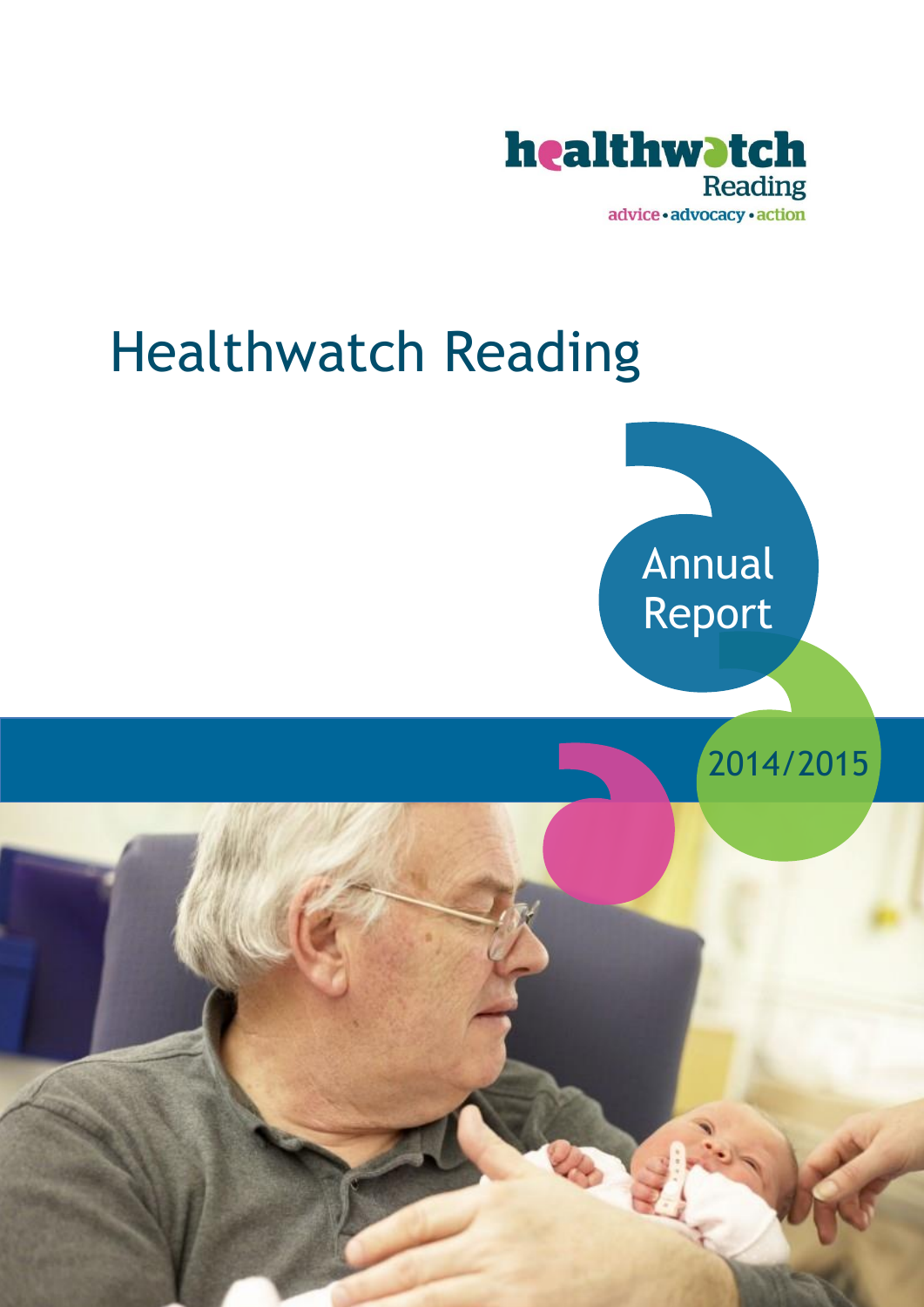## Contents

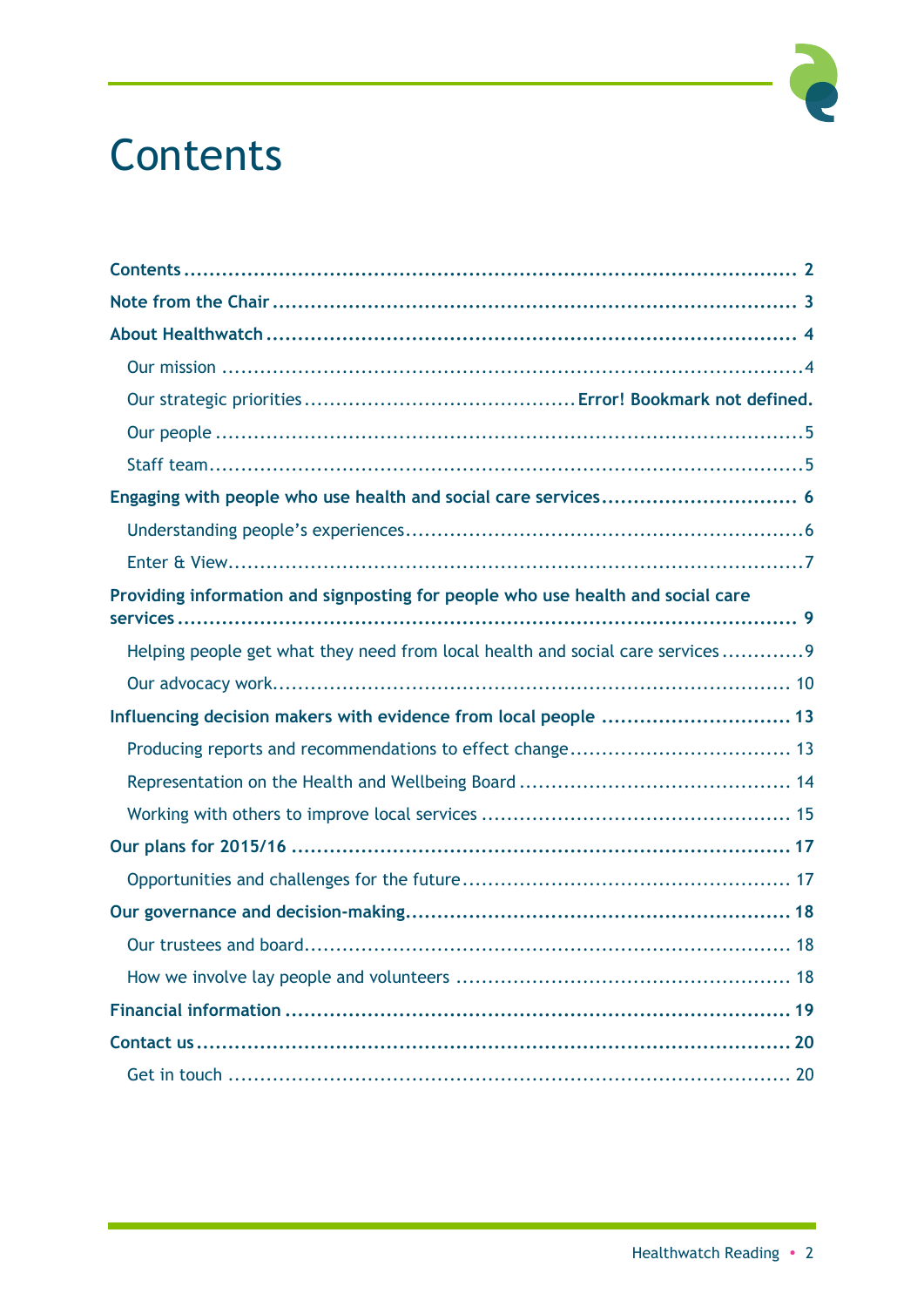### Note from the Chair



#### **Healthwatch Reading chair David Shepherd**

I am pleased to introduce our second Annual Report. During 2014-2015, we received a record number of contacts – more than 400 - from members of the public. The top three issues we continue to hear about are: GP services, making up 31% of the 400 contacts, followed by 21% about hospital services and 11% about mental health services. These have all increased against last year. We also ran more engagement activities, talking to those whose voices are seldom heard, such as the ex-Gurkha community.

Our key projects for the year included an investigation into delayed transfers of care, which led to a new action plan, signed up to by local NHS and social care leaders. Our report was also submitted to Healthwatch England's special inquiry into Unsafe Discharge.

We are pleased to have influenced a home care commissioning framework, in ongoing partnership with Reading Borough Council. This included direct service user involvement in scoring contract bids. We also worked with a local charity to train three people with learning disabilities as Enter and View representatives. And we

developed a toolkit and training for patient participation groups.

Another key success was winning the local NHS complaints advocacy contract from 1 April 2014, which gives us further insight into how people experience care. A further contract, on advocacy under the Care Act, has been won for 2015-16.

I would like to take this opportunity to say a word of thanks to Sheena Masoero for all her hard work and dedication. Inspired by her Healthwatch work, she left to go back to the NHS frontline. Thanks must also go to one of our trustees, Linda Dobraszczyk, who left to lead a major project in public health - she brought a wealth of experience and knowledge. We also welcomed a new trustee, Gurmit Dhendsa, who brings invaluable experience in managing organisations, and new board member Shaheen Kausar, chair of South Reading Patient Voice. Our staff team welcomed Catherine Williams, with her wide experience from chairing the local Maternity Services Liaison Committee. Finally I would like to thank all our partners and local community for their support in making this a successful year.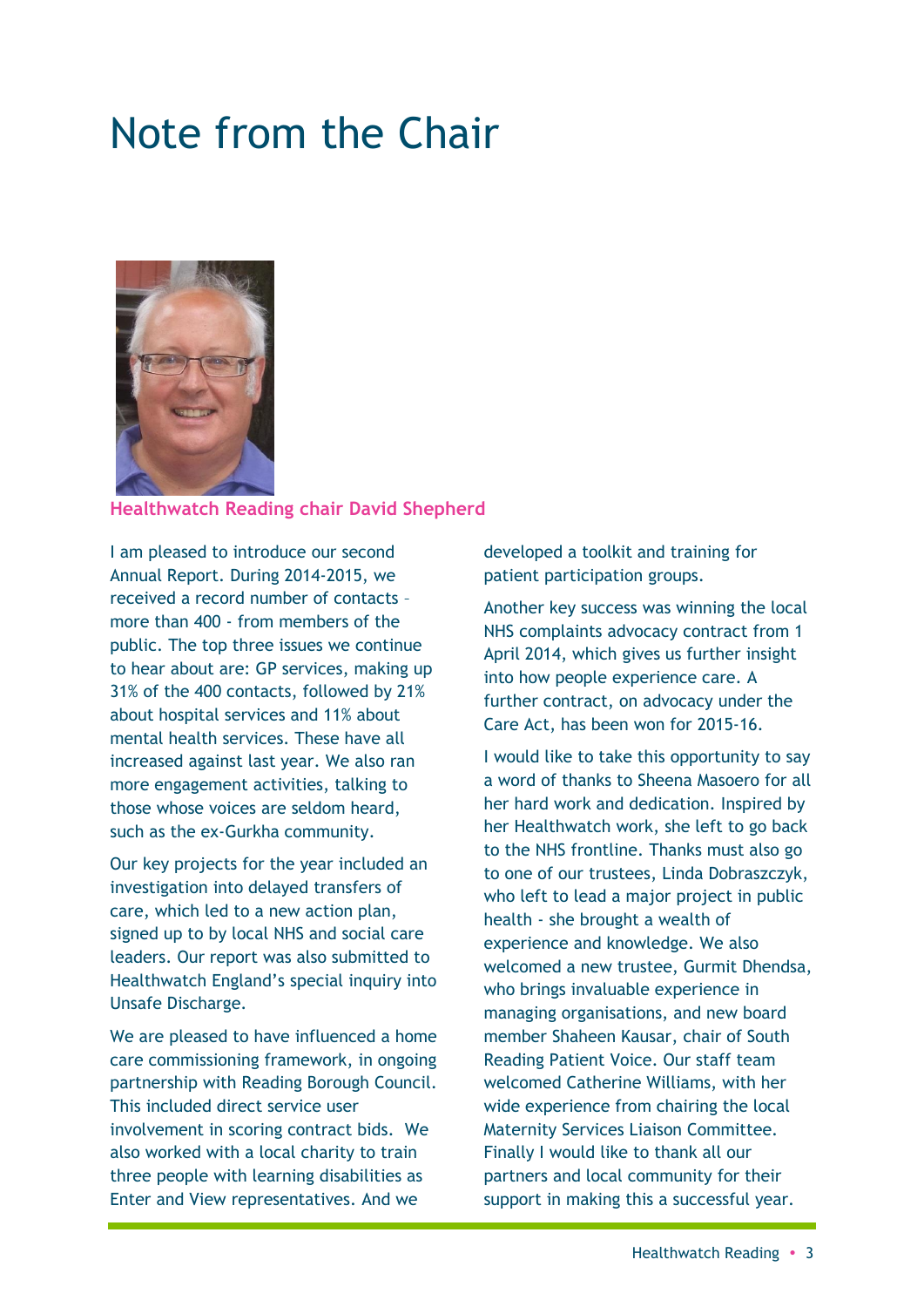

### About Healthwatch

**We are here to make health and social care better for ordinary people. We believe that the best way to do this is by designing local services around their needs and experiences.** 

Everything we say and do is informed by our connections to local people and our expertise is grounded in their experience. We are the only body looking solely at people's experience across all health and social care.

We are uniquely placed as a network, with a local Healthwatch in every local authority area in England.

As a statutory watchdog our role is to ensure that local health and social care services, and the local decision makers, put the experiences of people at the heart of their care.

#### **Our mission**

Our mission is to campaign for better care for our community. We do this by:

- *Advising* people of their rights, giving them information, and signposting them to other services;
- *Advocating* on behalf of local people to raise concerns, make a complaint or support them to have their voice heard;
- *Actioning* by listening hard to people, especially the most vulnerable, to understand their experiences and what matters most to them, and influencing those with the power to change things, now and in the future.

#### **Our strategic priories**

Our priorities are based on what the community says is important to them and are driven by the Healthwatch Board.

They focus on the following key areas:

- 1. **People are empowered to share feedback, complain or have their voice heard** – we will work with individuals in our local community, the local voluntary and community sector, as well as statutory partners, to gather local people's views and support them in having their voice heard. This year our focus was on working with our new and emerging Nepalese ex-Gurkha community, older people affected by delayed transfers of care and those using maternity services.
- 2. **Ensuring everyone has an equal voice** – we will work with the diverse community of Reading to understand how they experience local services. This year we have a focus on people with learning difficulties and older communities.
- 3. **People are involved in shaping services for today and the future** – we will work within and create networks to ensure more people are involved in shaping services and ensure that providers and commissioners follow their duty to involve people in shaping services. This year we have focused on working with PPGs to support them in creating a more active and sustainable network.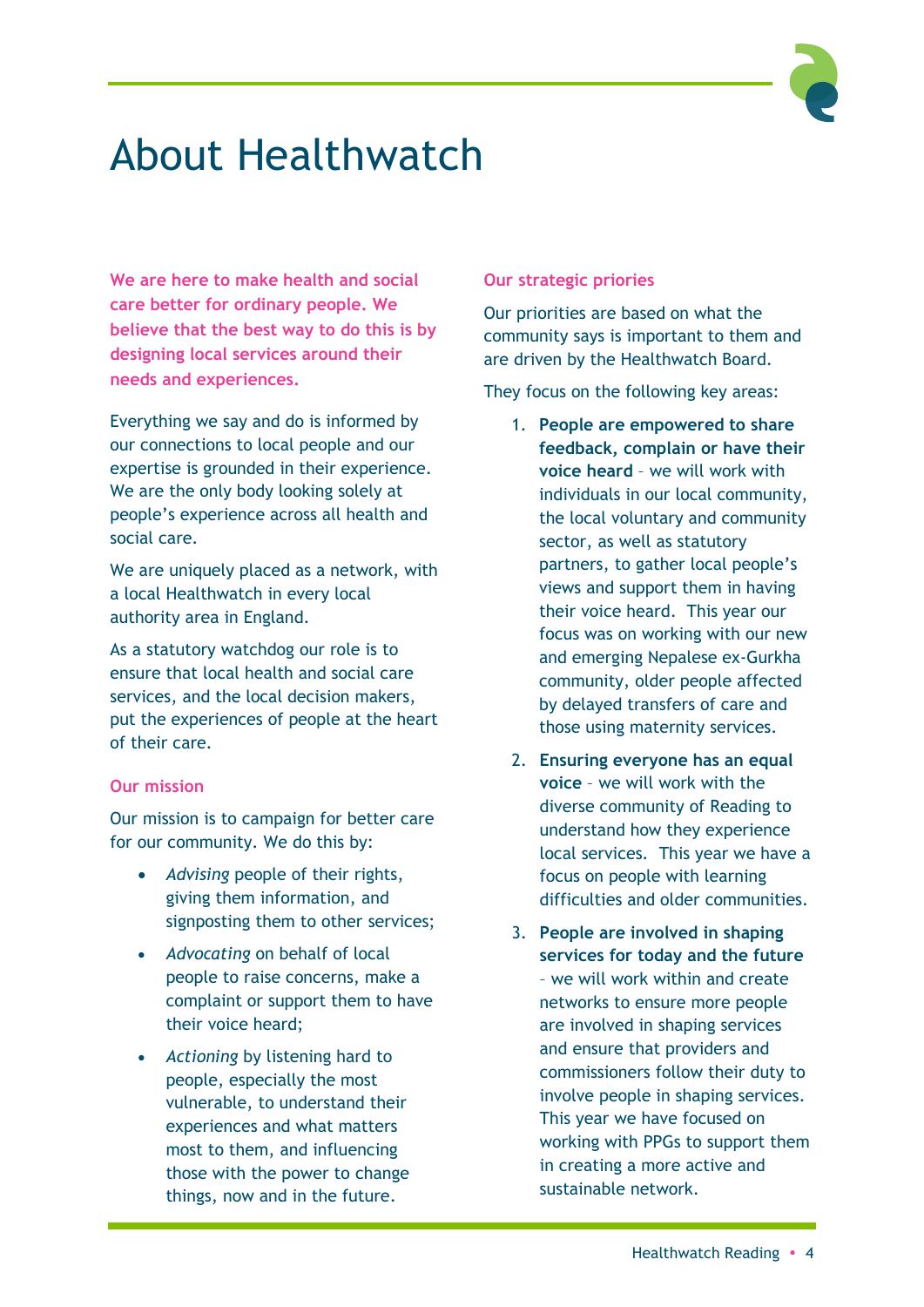#### **Our people**

Healthwatch Reading's staff team is passionately committed to securing better health and social care for the people of Reading.

Healthwatch Reading staff are DBSchecked to ensure they pose no risk to vulnerable adults they meet and talk to in the community. They are also trained in Level 1 safeguarding, so they are aware of how to refer any suspected cases of abuse of vulnerable people to the local authority's safeguarding team.

Healthwatch Reading staff are trained on how to use statutory 'Enter and View' powers when visiting and observing health or social care services in action, such as A&E departments or care homes.

All our staff team in 2014-15 gained qualifications in providing NHS complaints advocacy.

**Staff team**

**Chief executive:** Mandeep Kaur Sira

**Advocacy services lead:** Merlyn Barrett

**Communications lead:** Rebecca Norris

**Officers:** Catherine Greaves; Catherine Williams

Healthwatch Reading staff also follow a number of policies covering compliance with the Data Protection Act (1998), lone working, handling crisis calls, and meeting duties of the Equalities Act (2010).

In particular, Healthwatch Reading and its people are committed to:

- promoting equality of opportunity;
- celebrating and valuing diversity; and
- eliminating unlawful, direct and indirect discrimination.

The staff team follow a work plan set by a board of members of the community.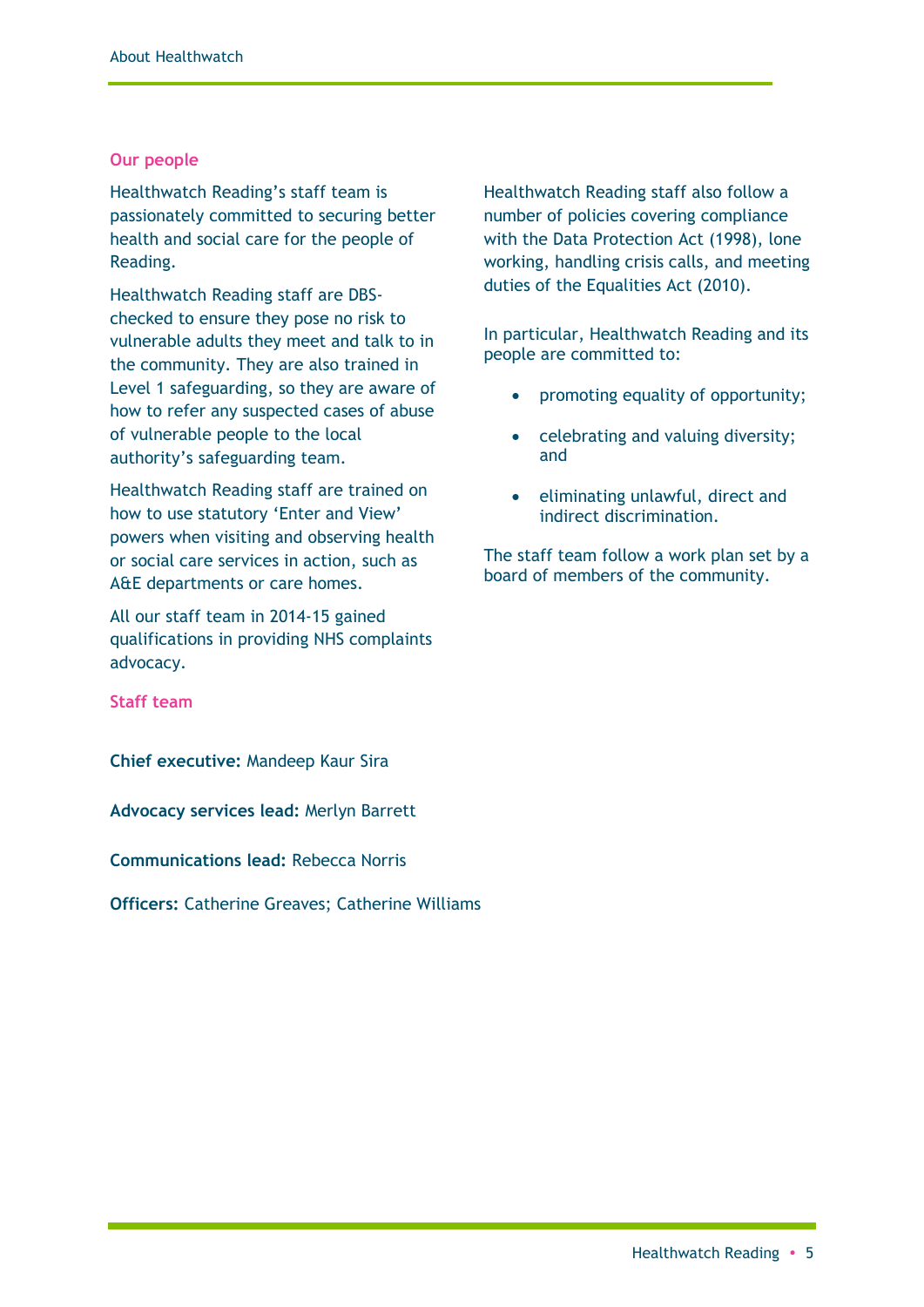### Engaging with people who use health and social care services

#### **Understanding people's experiences**

Healthwatch Reading organised or took part in nearly 100 different engagement events and activities that reached out to more than 3,000 individuals and groups, including some of the most vulnerable and disadvantaged in our community.

The 43 different events and activities that we specifically led gave more than 1,100 people the opportunity to talk indepth about their experiences of health and social care services.

These engagements included:

- drop-in sessions at a number of libraries, local GP surgeries, supermarkets and malls;
- joint events with voluntary sector partners; and
- focus groups with local parent and family groups, people with learning difficulties, community groups, carers groups, children's centres, bereavement forums and focus groups specifically for the local Nepalese ex-Gurkha community.

Healthwatch Reading also took part in 53 activities or events organised by partners, which gave us the opportunity to promote our work and speak to more than 1,800 local people about their concerns and experiences. These included:

- Older people's working group
- Carers information events
- Social worker training sessions
- Community festivals
- Mental health service user groups
- Polish community event
- Learning disability groups
- Youth Cabinet
- Working carers forum
- Maternity services forum
- Family forums
- PPG meetings

Healthwatch Reading aims to engage with the community as a whole and this includes the most disadvantaged, those who are vulnerable and isolated, ethnic minorities, and young people. This year we undertook a specific project focusing on understanding the access needs of our local community of ex-Gurkhas. Over the last few years Reading has seen a growing Nepalese community move to the area and concerns have been raised about how they access and experience health and social care services. This project involved a number of focus groups with the community and we spoke with more than 100 ex-Gurkhas and their wives. We learned language was the biggest barrier and the lack of availability of interpreters inhibited their use of services. More details of this engagement can be seen in a case study later in this report.

We now have more than 1,000 followers on Twitter which means we can engage quickly when needed

In addition to our work with the ex-Gurkha community we have worked with another vulnerable group – frail elderly people - through our focused piece of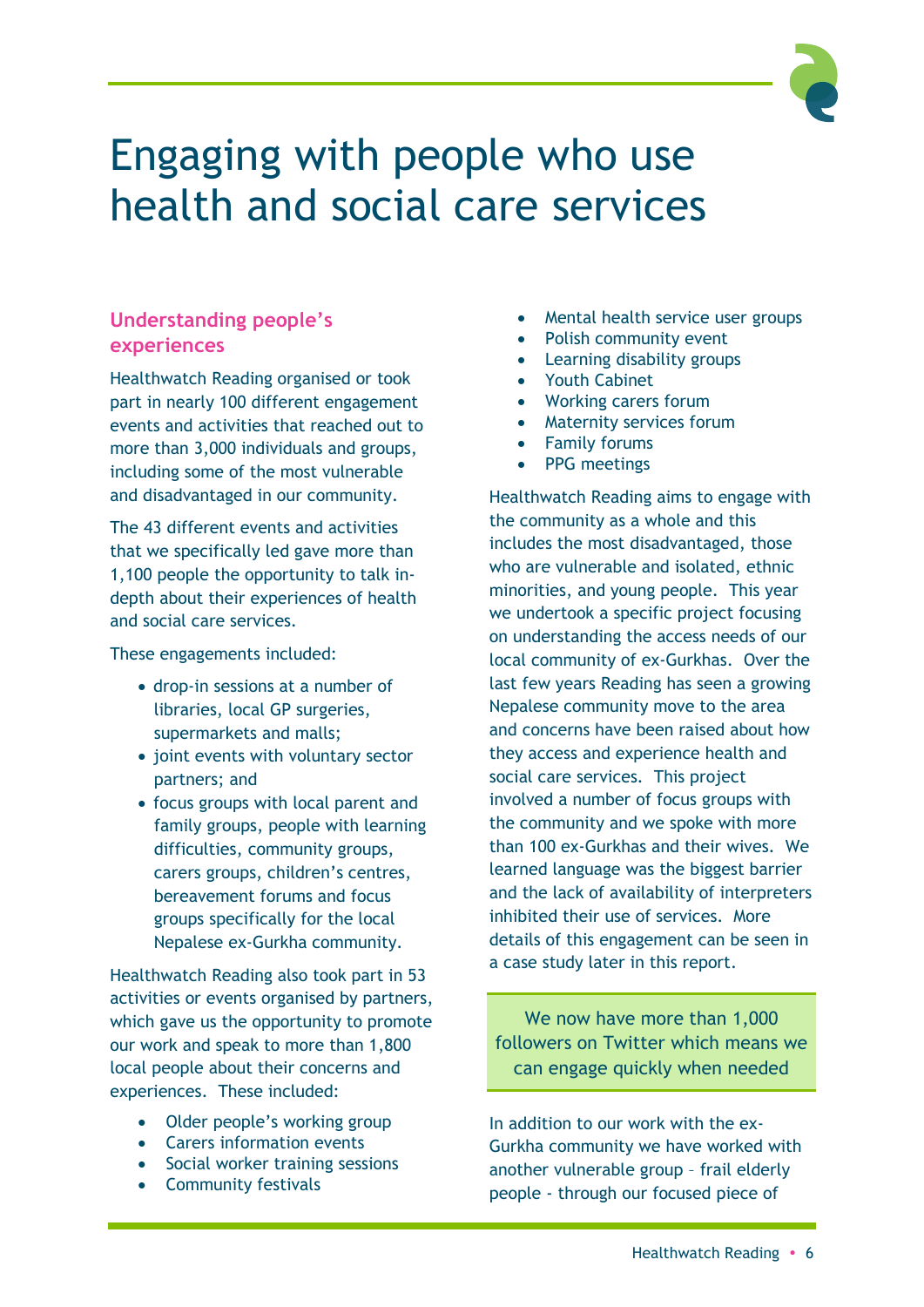work on delayed transfers of care out of hospital. We conducted in-depth interviews in order to understand how this group could experience services better.

We also met and worked with Reading Youth Cabinet this year to ensure we are listening to the views of young people locally and to present them with our final report on a survey of 170 secondary school pupils who gave their views about accessing specialist school nurses. We also extended our work with children by beginning to hold focus groups in Children's Centres and working with family forums to understand the needs of children with special needs in our community that are high users of health and social care services.

We also try to engage with those who may use services in Reading but who may not live in the area and ensure that their views are captured. We have gathered views from local volunteers through community events and networks and through drop-in sessions at the Reading NHS walk-in centre. However there is more work for us to do to capture the views of those who commute to Reading for work.

Our monthly newsletter, sent out to our 650-strong reference group is a regular source of engagement through which we ask the public to complete our own surveys as well as give feedback on consultations run by our local NHS or social care providers, or government.

We used the online survey tool, Survey Monkey, to ask the public about GP access. And by the end of 2014-15 we also had more than 1,000 followers on Twitter. We find this an invaluable method of reaching working age adults, the media, local decision-makers, community groups, and MPs, particularly

if we need to spread word quickly during fast-paced changes.

#### **Enter & View**

All of our staff team are authorised Enter and View representatives and led three E&V projects during the year:

#### **Eye clinic at Royal Berkshire NHS Foundation Trust**

Two visits to the Eye Clinic were prompted by consistent complaints received from the community about long waits for appointment dates. A separate engagement project carried out with the ex-Gurkha community also raised concerns about the Eye Clinic. The project was also an extension of partnership working with the trust's outpatients experience programme. The trust will use some of the E&V findings to inform staff training on issues such as body language. The Healthwatch Reading board has requested a repeat future visit to check for improvements.

#### **Circuit Lane Surgery in Southcote, plus two care homes and children's centre used by surgery patients**

These multiple E&V visits were driven by public concerns about how the changeover of management would work at the surgery.

A mass resignation of the surgery's GPs had been averted when Berkshire Healthcare NHS Foundation Trust was appointed to take over on a temporary basis, but many vulnerable, housebound patients were left very unsettled and anxious by the changes.

BHFT has pledged to continue to listen to feedback collected by Healthwatch Reading and the PPG to inform the surgery's longer term future.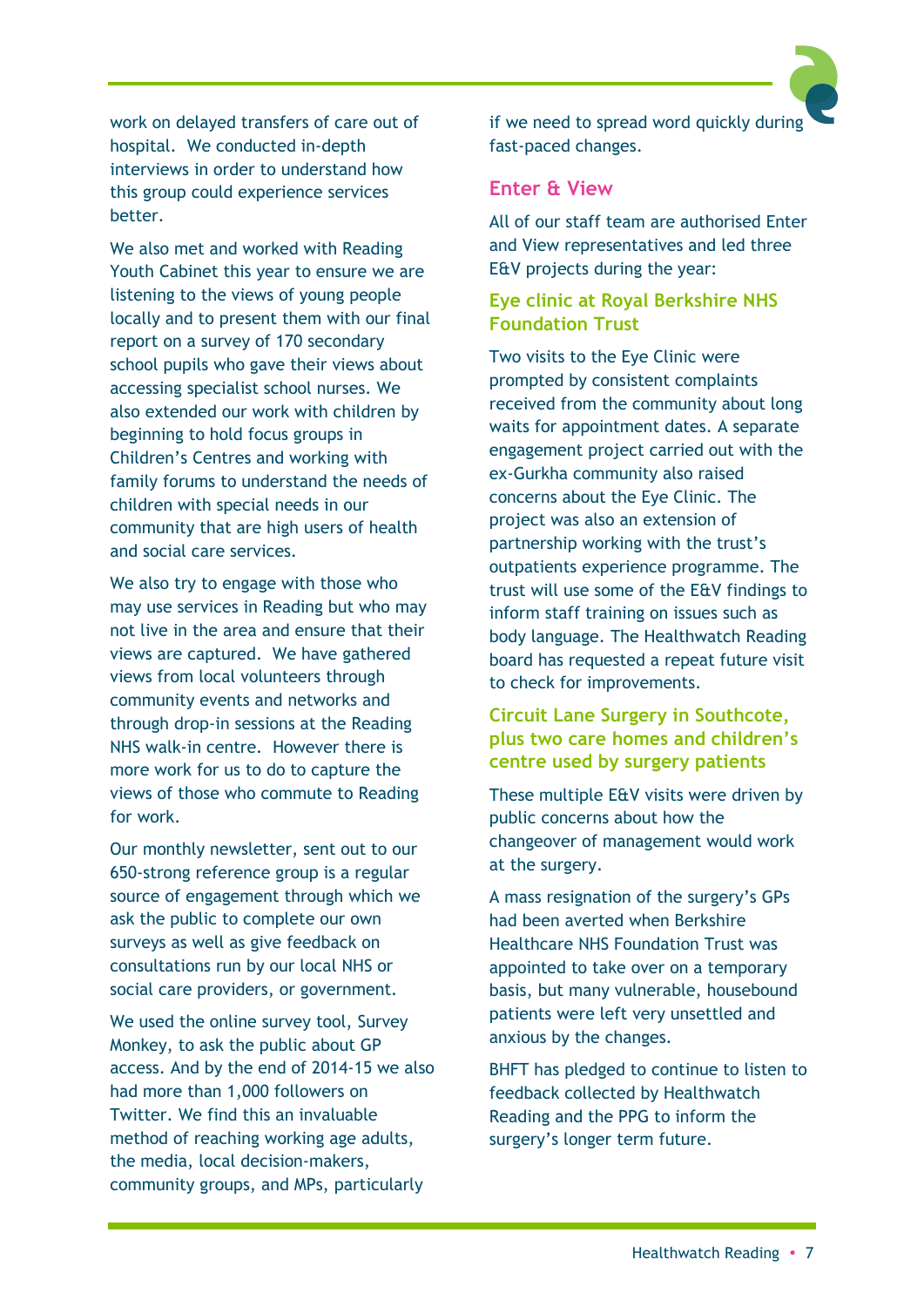

**Various wards at RBFT, to look at the experience of inpatients with learning disabilities**

This project was driven by Healthwatch Reading's mission to involve, value and collect feedback from, people whose voices are seldom heard.

In particular, Healthwatch Reading joined forces with the voluntary sector to train three people with learning disabilities, and a board member, as Enter and View representatives, so they could give their own insight into the experience of people with learning disabilities who had been admitted as inpatients on various wards at RBFT. The three new representatives also undertook an adapted Level 1 safeguarding workshop. An existing partnership between the trust's learning disabilities liaison nurse and Healthwatch was also crucial to the project.

RBFT have agreed to the team undertaking one or two similar visits per month on an ongoing basis. The trust has also been urged to consider introducing a communication picture book for staff to use when talking with inpatients with learning disabilities.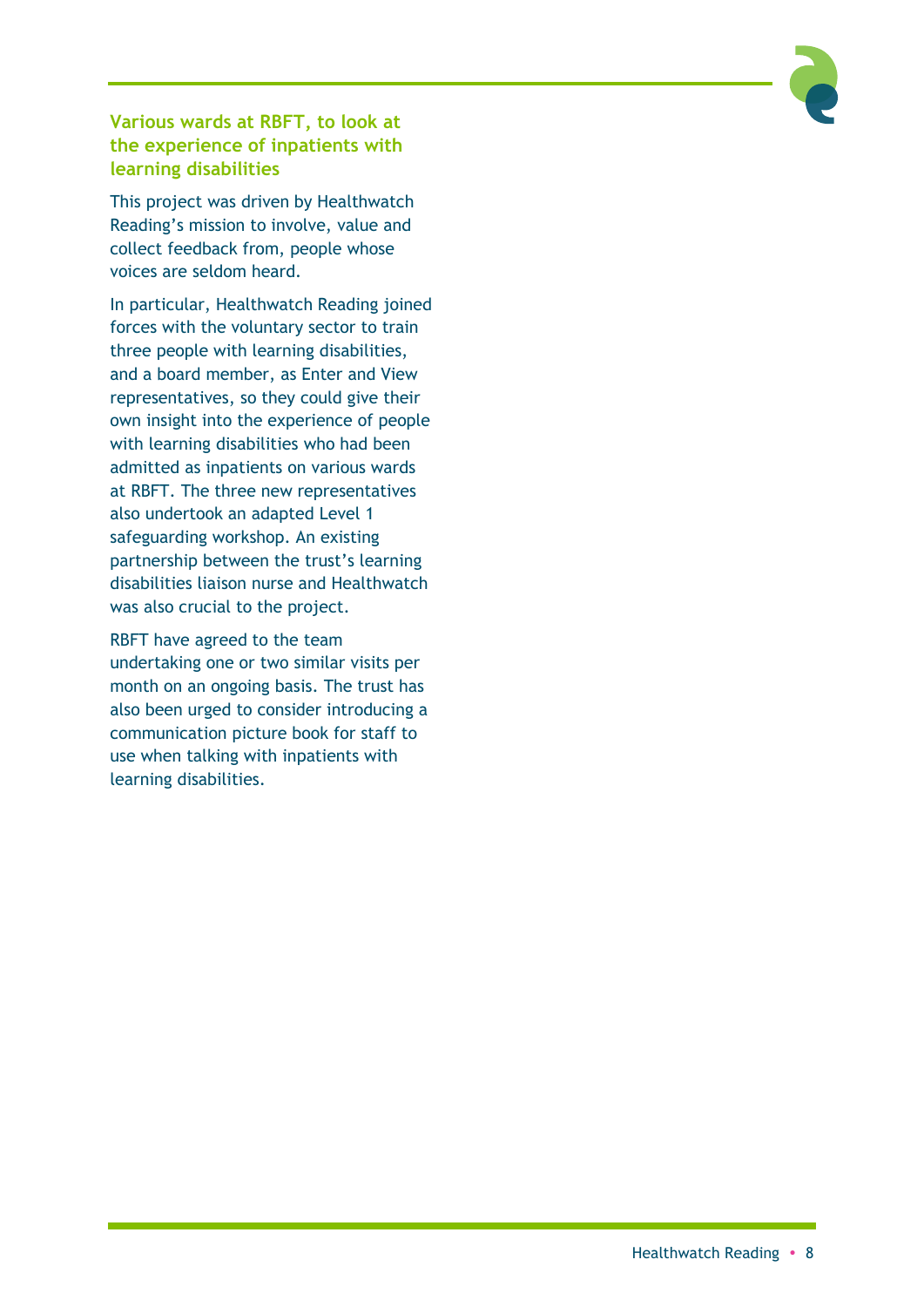

## Providing information and signposting for people who use health and social care services

#### **Helping people get what they need from local health and social care services**

Providing information, advice, signposting and advocacy accounts for 50 per cent of Healthwatch Reading's work.

The top three areas we provided information and advice on were:

- **GP** Services
- **•** Hospital Services
- Mental Health Services

#### **Case Study**

### *Information, advice and signposting to unpaid carers*

Mr Smith and his wife stopped at a Healthwatch Reading stand set up at a community information event. He said he was concerned about how he and his wife, and his siblings, would cope in the longer term trying to look after his mother, who was in her 90s and had been recently discharged from hospital after a fall. The couple had already put off a planned holiday and they didn't know when they would next get a break. Healthwatch Reading informed Mr Smith of his right to request a carer's assessment from the council, gave him the telephone number for the council's adult social care contact team, and also gave him details of the

local carers' information and advice service. The council offered Mr Smith help in arranging a respite break in a local care home for his mother and also approved a carer's grant of £150 that he could spend on a leisure activity to ease his caring responsibility.

#### **Case Study**

### *Information and advice to patient about GP referrals*

Miss Jones phoned Healthwatch Reading to query whether her GP had acted properly in delaying her request for a referral to hospital for surgery until she had lost weight. Miss Jones wanted the surgery for osteoarthritis and was concerned that her GP might be fobbing her off. A Healthwatch Reading officer researched and found guidelines from the National Institute for Health and Care Excellence about surgery referrals for osteoarthritis, and also found the Thames Valley Priorities Committee guideline for doctors on osteoarthritis. These both showed that doctors should give patients advice about exercise and losing weight before considering surgery. Miss Jones said she felt reassured by knowing about the guidelines as it showed her GP was not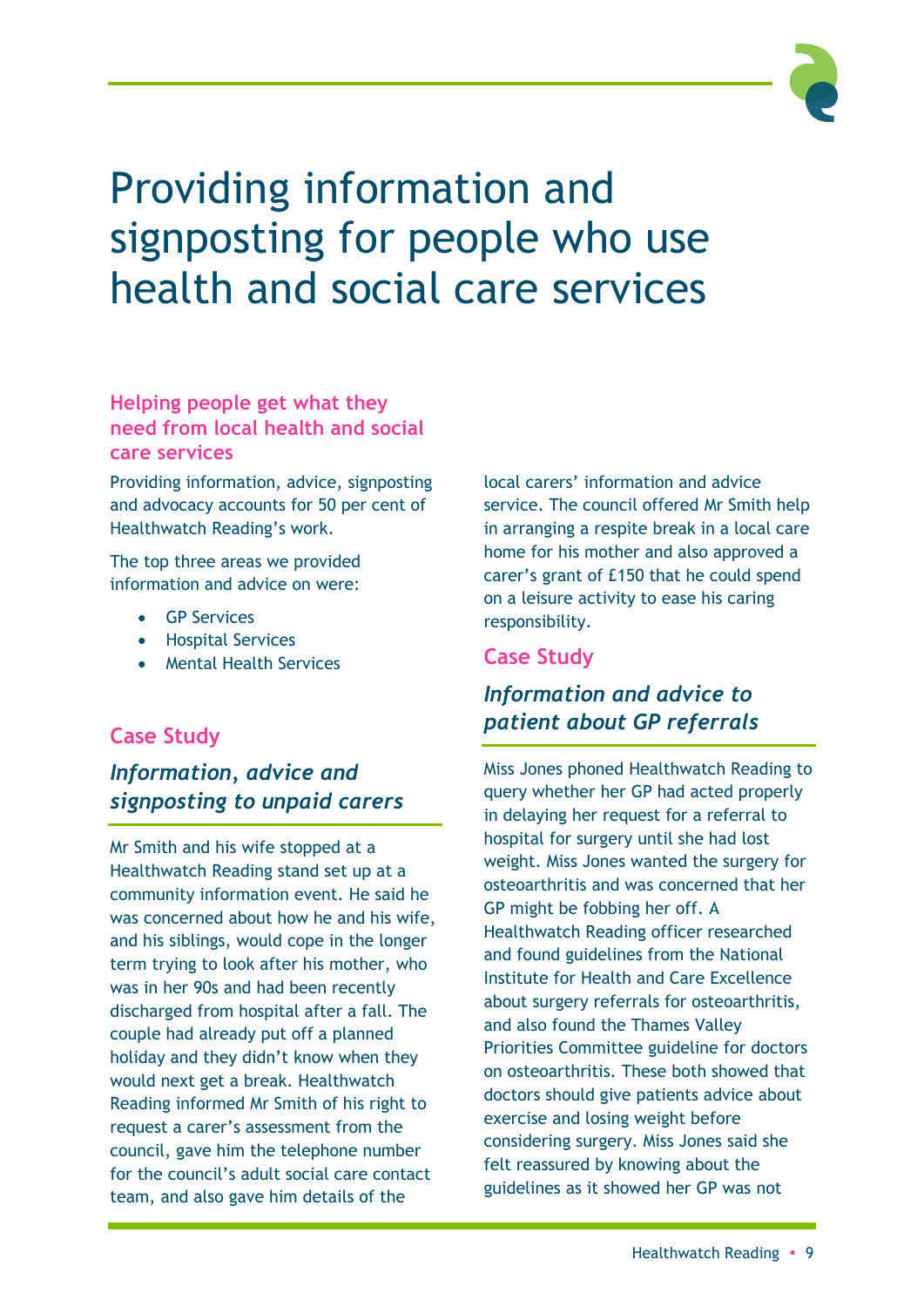treating her any differently to anyone else and she would now concentrate on efforts to lose weight.

#### **Our advocacy work**

On April 1<sup>st</sup> 2014 Healthwatch Reading was awarded the contract to provide advocacy services for those who wish to raise a concern or make a complaint about a NHS service.

Healthwatch Reading was already providing low-level advocacy support for local people, and by taking on complains advocacy we believed we could offer a seamless service; both in terms of preventing concerns escalating into formal complaints, or supporting people right through from initial point of contact to resolution, rather than passing on people mid-way through the process to an external advocacy organisation where they would have to tell their story again.

Our staff team gained City and Guilds qualifications in advocacy in preparation for this new strand of work.

In that first year we provided advocacy for 50 complaints cases and low-level advocacy support for 70 cases.

People came to us with a wide variety of concerns, as broken down below:

#### **Complaints**

| Category                                                              | number |
|-----------------------------------------------------------------------|--------|
| <b>Royal Berkshire Hospital NHS</b><br><b>Foundation Trust (RBFT)</b> | 74     |
| <b>GP Services</b>                                                    | g      |
| Mental health                                                         | g      |
| <b>Dentist</b>                                                        | 2      |
| Other                                                                 |        |

| <b>NHS England</b>                                                                 |    |
|------------------------------------------------------------------------------------|----|
| South Central Ambulance<br>Service (SCAS)                                          |    |
| <b>Westcall (out-of-hours GP</b><br>service)                                       |    |
| <b>Berkshire Healthcare NHS</b><br><b>Foundation Trust</b><br>(community services) |    |
| Total                                                                              | 50 |

#### **Low-level advocacy**

| <b>Category</b>                                        | number         |
|--------------------------------------------------------|----------------|
| <b>GP Services</b>                                     | 25             |
| <b>RBFT</b>                                            | 9              |
| <b>Adult Mental Health</b>                             | 5              |
| <b>Dentist</b>                                         | 5              |
| <b>Social Care</b>                                     | 5              |
| Child and adolescent mental<br>health services (CAMHS) | 3              |
| NHS continuing healthcare                              | 3              |
| Clinical commissioning group                           | $\overline{2}$ |
| <b>Care home</b>                                       | 1              |
| Commissioning support unit                             | 1              |
| Home care                                              | 1              |
| <b>Public Health</b>                                   | 1              |
| <b>SCAS</b>                                            | 1              |
| <b>Transport</b>                                       | 1              |
| <b>Miscellaneous</b>                                   | 7              |
| <b>Total</b>                                           | 70             |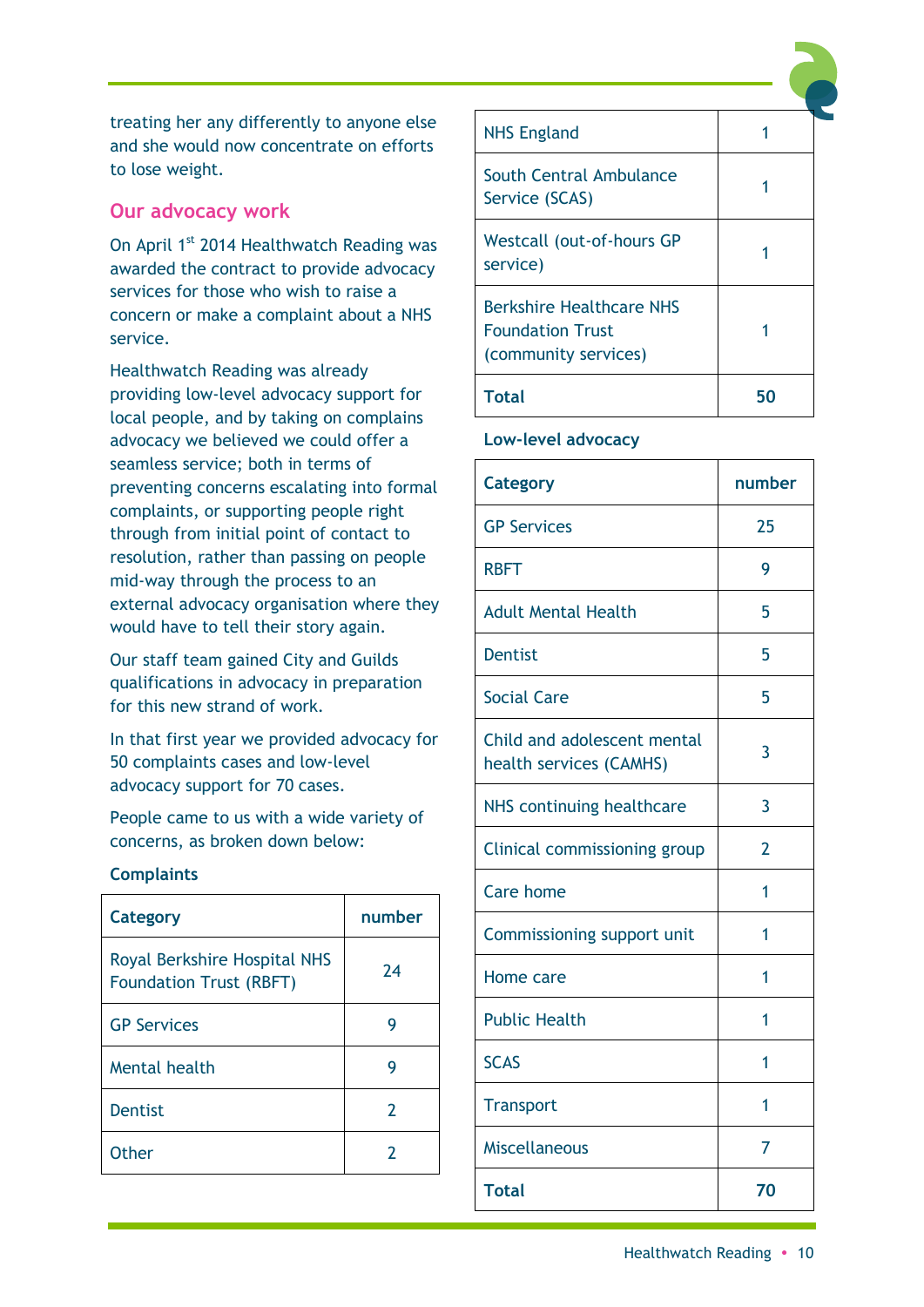#### **Complaints case studies**



#### **Securing a second opinion after a hospital local resolution meeting**

Mrs Cook was referred to Healthwatch from another advocacy organisation about an historical complaint about surgery she had received 10 years previously. She did not believe she had given consent for procedures carried out during the surgery at Royal Berkshire NHS Foundation Trust and she believed these were behind ongoing symptoms since, which had caused her distress. The previous advocacy organisation had supported Mrs Cook in writing a complaint letter to the hospital and she finally received a response in early 2014, which she was dissatisfied with.

A Healthwatch Reading advocate met with Mrs Cook and talked through her various options, to help her decide how to proceed. Mrs Cook was keen to get an explanation of the surgery that was conducted and the previous treatment that she had received for her condition, and she also wanted a second opinion on her surgery and her condition and what further treatment may be needed, in order to deal with her daily distress.

Healthwatch Reading spoke with the hospital about arranging a local resolution meeting (LRM) for Mrs Cook with the lead surgeon. The advocate worked with Mrs Cook to help her list her concerns in detail, and sent these ahead of the meeting, and supported Mrs Cook to speak for herself at the meeting and ensure that her voice was heard.

The outcome of the meeting was very positive; Mrs Cook was given an appointment for a second opinion within a month, and the surgeon also apologised for the distress that had been caused.

#### **Helping a mother get a quicker autism assessment for her child**

Mrs Baker came to Healthwatch Reading very concerned about her two-year-old daughter. She had been worried about her child's development for the past 12 months and health and education professionals had suggested possible autism. A GP had referred her children for an assessment for autism.

Since the referral Mrs Baker had been given conflicting information about how long she would have to wait for an assessment – ranging from eight to 18 months and all which she found unacceptable. In particular she wanted reassurances that her child would be assessed before her 3<sup>rd</sup> birthday.

'It's a shame we had to complain to get it happen but it is wonderful that my child will be assessed and we can start getting all the right support in place for her.'

A Healthwatch Reading advocate met with Mrs Baker at her home and helped her write a complaint letter to Berkshire Healthcare NHS Foundation Trust. Within two weeks, Mrs Baker's child had been seen by a clinical psychologist on a home visit and then been given an appointment for a full assessment. Her child went on to be diagnosed with autism.

Mrs Baker gave positive feedback about the support she had received from Healthwatch Reading in getting her concerns resolved. The doctor who visited her child also acknowledged that the complaint had resulted in learning for GPs, and child and adolescent mental health services staff.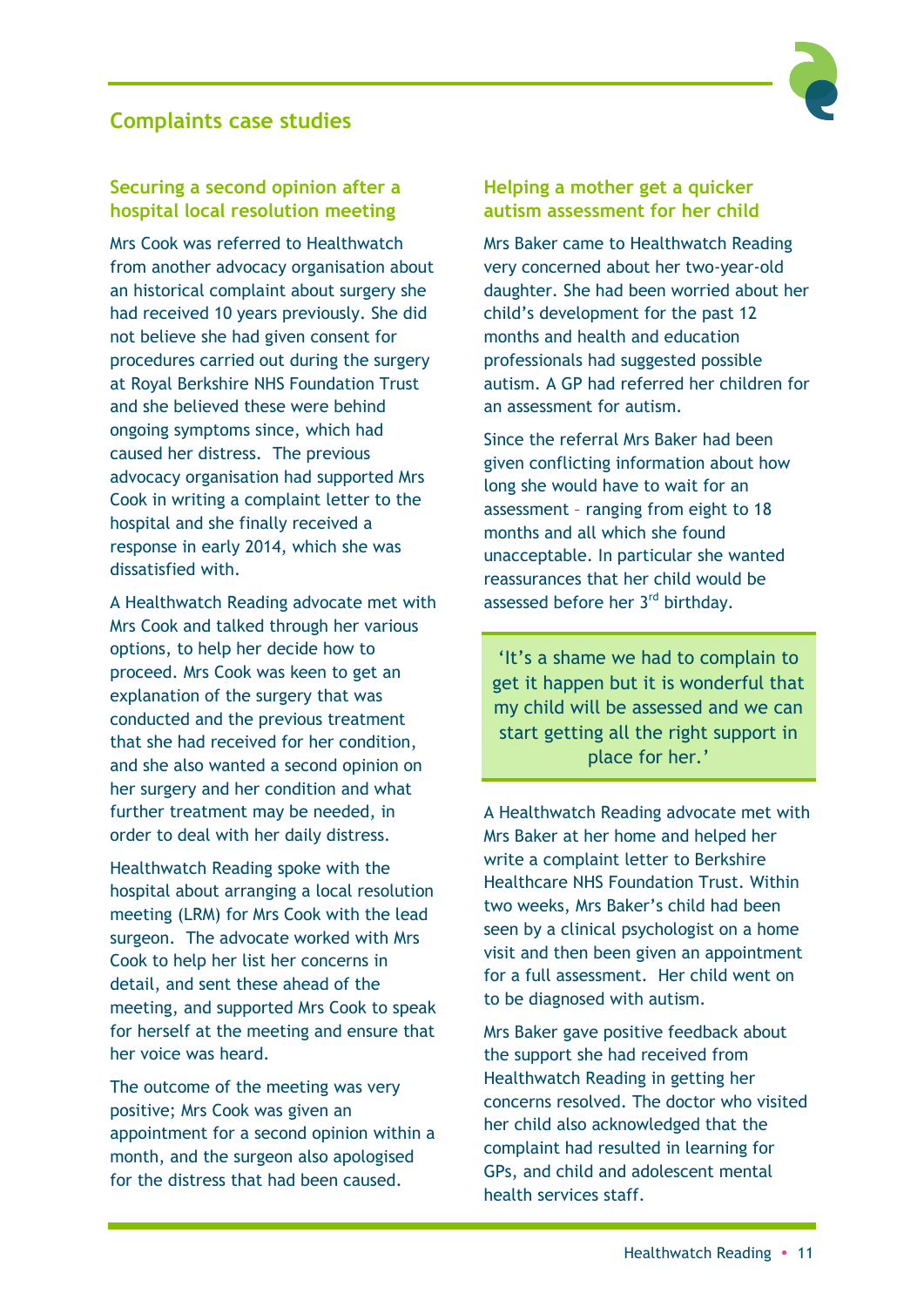

#### **'Low-level' advocacy case studies**

#### **Arranging home visit for housebound older person with concerns**

Mrs Matthews was referred to Healthwatch Reading by her local councillor. She is very elderly and is the primary carer for her husband, who is also elderly and frail. She told Heath watch on the phone that the week before she had had a fall in her home. A paramedic came to assist and advised her she would need her GP to come and check on her later. Mrs Mathews phoned the GP surgery that day and was told she would get a home visit at the end of the day but the GP had not come any time since the call. Mrs Matthews was also concerned about medication that her GP had stopped prescribing recently, as she had noticed swelling in her ankles.

Healthwatch called the surgery and spoke to a receptionist who said that Mrs Matthews had not turned up to appointments at the hospital falls clinic. Healthwatch explained that because Mrs Matthews was housebound, she was unable to attend such appointments and queried what other options were available. A phone call was arranged between Healthwatch and Mrs Matthews' GP.

The GP agreed to restart the medication, sending out an emergency prescription, and also agreed to ask the district nurse to arrange a domiciliary occupational therapist assessment.

The GP also agreed to look into referring Mrs Matthews to adult social services for a carer's assessment for support in her role looking after her husband.

#### **Alerting ward staff to issues about 'next-of-kin' notes on records**

Mr Stephens contacted Healthwatch Reading in the hope of improving procedures for future families of very ill inpatients. His mother had recently passed away in hospital and due to some kind of mix-up on the day, ward staff did not have a phone number to hand to alert Mr Stephens that his mother's condition had deteriorated. The next time he rung to check on her condition he was told that she had died a short time earlier.

Mr Stephens explained that he might not have been able to get to the hospital even if he had been contacted in time, but he wanted someone to look into what happened so other families would not be affected in the same way in the future.

Healthwatch raised Mr Stephen's concerns with the hospital's patient advice and liaison service (PALS). A matron sent back a very strong apology and explanation about how the next-of-kin contact had been incorrectly recorded when the patient was first admitted. In the future, staff would check contact numbers when they arrived on wards from the emergency department.

Mr Stephens said he was satisfied with this response and he did not feel it necessary to raise a formal complaint.

The matron's apology and explanation about what would happen in the future was a good enough response and meant he didn't need to make a formal complaint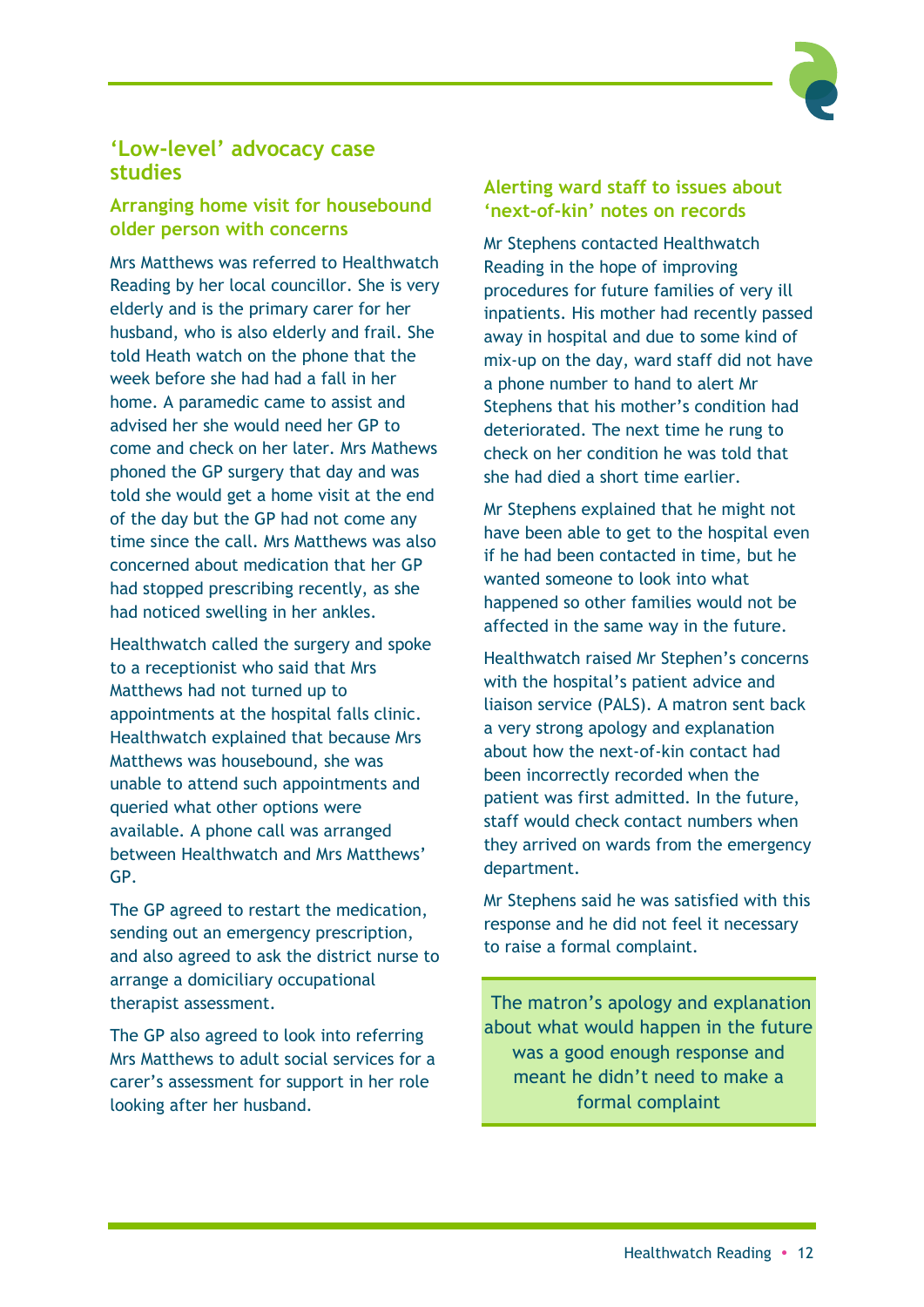

### Influencing decision makers with evidence from local people

#### **Producing reports and recommendations to effect change**

The workplan for 2014-15 was set by the Healthwatch Reading board, based on what local people had been telling us about services.

The main projects completed during the year were:

- a major engagement exercise with the ex-Gurkha community into how they experience health and social care services, that revealed problems accessing interpreters and understanding hospital letters
- an inquiry into how local women who are diverted away from maternity services at our local hospital experience services, which revealed that women want more practical information about hospitals they are diverted to
- in-depth interviews with people (or carers) affected by a delayed transfer of care out of hospital, which unearthed system-wide problems
- an online survey on how local people experience GP services, which indicated dissatisfaction with the system for booking appointments by telephone first thing in the morning
- the development of a toolkit and training for local PPG groups.

These projects have gone on to influence how services are being developed and commissioned, as the case studies outlined next, show.

#### **Case study: An action plan to address delayed transfers of care**

Healthwatch Reading's in-depth interviews with mostly older, frail people (and/or relatives and carers) revealed that people were dissatisfied with the hospital discharge process. They were given inadequate or delayed information about how to find nursing or care homes and discharge was sometimes halted at the last minute because of failure by services to confirm if ongoing care was in place. The interviews also revealed there were missed opportunities to prevent hospital admissions, particularly from sheltered housing or care homes, where some people had experienced serious or multiple falls.

The hard hitting, anonymised stories were shared with a private, convened meeting of health and social care leaders, who were urged to jointly address the issues raised.

In response, those leaders drew up and signed a wide ranging action plan, which was included in Healthwatch Reading's report. The plan includes a commitment to giving patients an estimated discharge date within 24 hours of their arrival, and rewriting the joint health and social care policy on transfers of care, clarifying responsibilities of staff members from all agencies and the timescales for action. The plan also highlights a new 'discharge to assess' scheme to allow more time for assessments about people's long term nursing or social are needs.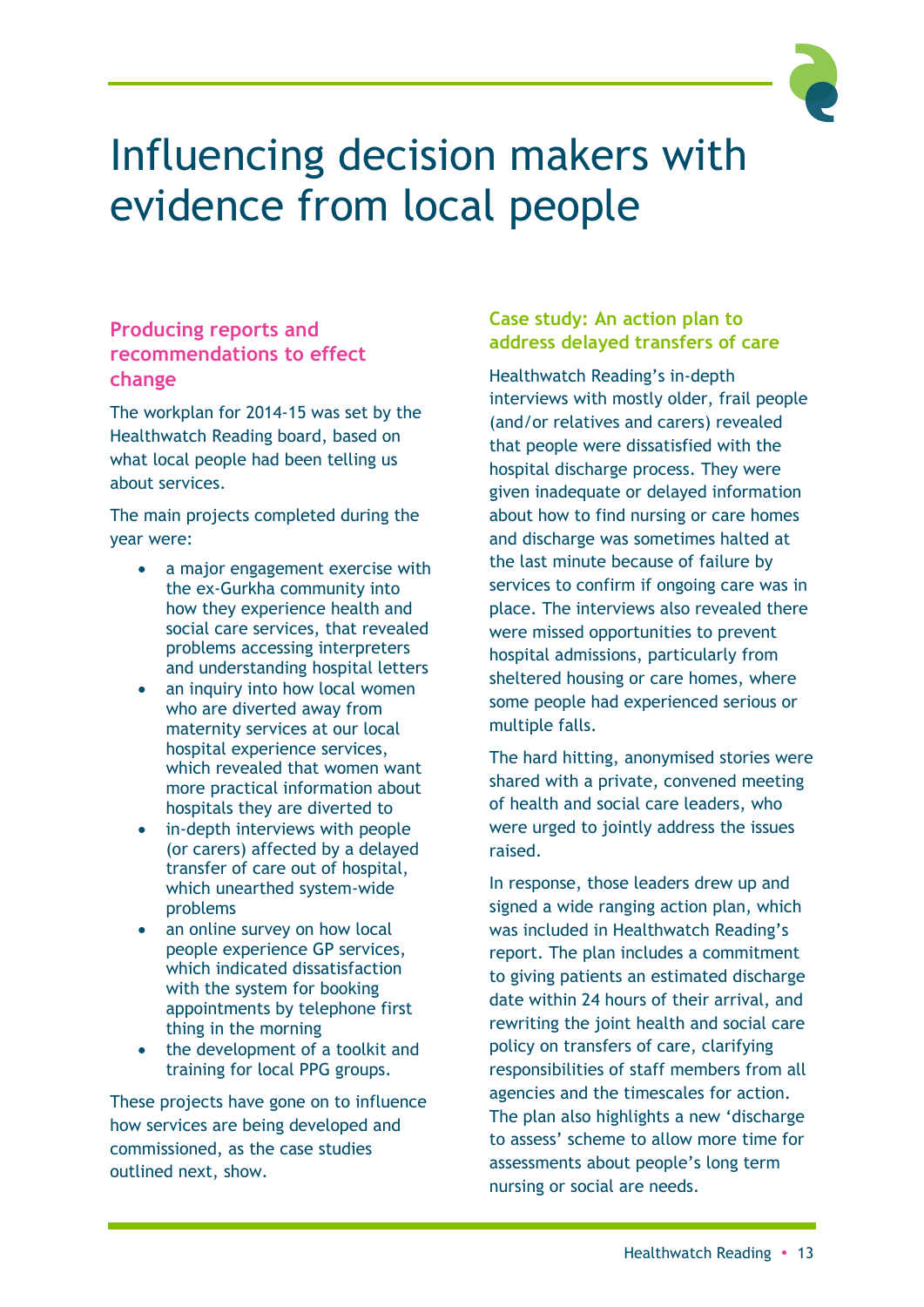Healthwatch Reading has gone on to share one of the key project findings - 'Dorothy's story', about an elderly woman with no family, whose care fell between the many service gaps, at public meetings and also the West of Berkshire Safeguarding Adults Board.

#### **Case study: Meeting the needs of the ex-Gurkha community**

Healthwatch Reading engaged with more than 100 ex-Gurkhas, their wives and Nepalese community leaders via focus groups, interviews and a survey.

The key findings were that 85% found it difficult to communicate symptoms to health professionals, and a similar number were not routinely offered interpreters for appointments.

'We don't know if we are allowed to have an interpreter or how to ask for one at the GP surgery.'

Before Healthwatch Reading's final report was published, its project had already generated some early success in improving care for this community. This included:

- re-issuing of guidance to GPs on how to request interpreters
- an optometrist giving a talk to a Nepalese women's group on eye tests
- $\bullet$  the hospital producing a patient advice leaflet in Nepalese.

Reading's two clinical commissioning groups welcomed the report and have suggested a new initiative in which local GPs with higher numbers of ex-Gurkha

patients would identify willing patients ready to be trained as interpreters for others. The CCGs would also discuss the possibility of introducing an information card that Nepalese people could show NHS staff if they needed an interpreter.

Reading Borough Council also committed to action – including informing people about local home care agencies that had Nepalese-speaking care workers. Members of the Ex-Gurkha community would also be invited (with interpreter support) to a public panel reviewing council information materials and websites.

#### **Representation on the Health and Wellbeing Board**

We have used our statutory seat on the Reading Health and Wellbeing Board to raise the issues we are hearing from our local community and ensuring the patient voice is heard and consulted on in key decision making.

We have presented our key reports, including the report on Delayed Transfers of Care.

Our representative on the Board has been involved with workshops and development and planning sessions undertaken by the Board and will be involved in the review of the effectiveness of the Board in the coming year.

Our representative also attended an internal workshop, held by a former journalist for all Healthwatch Reading board members, on dealing with the media and speaking in open meetings.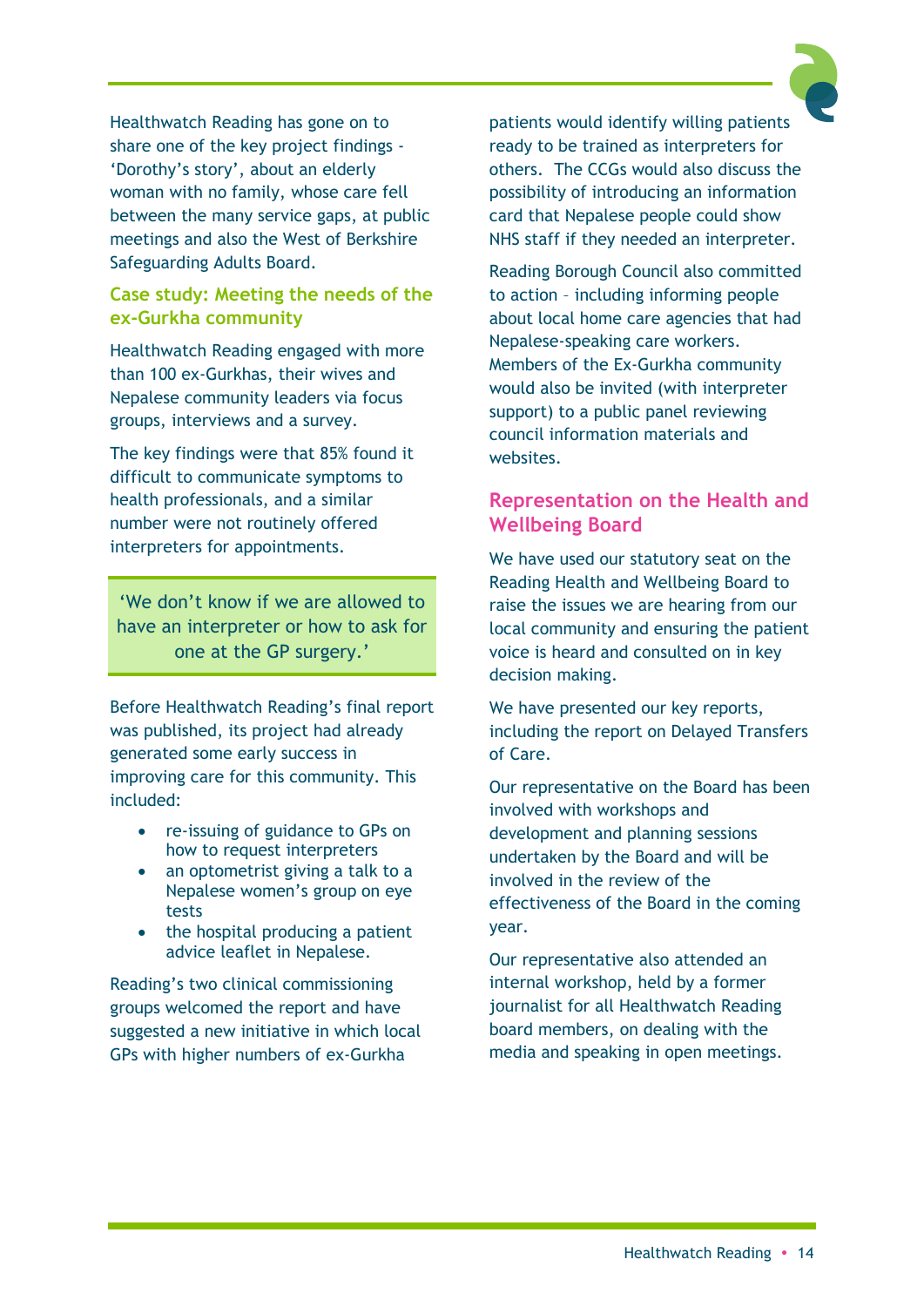

#### **Working with others to improve local services**

We are committed to working with local partners, from providers and commissioners, and voluntary sector organisations to affect change. In doing so we have developed good partnership working models with them.

The three case studies below highlight our success in working with partners.

#### **Influencing a home care commissioning framework**

The co-production of a home care commissioning framework by Healthwatch Reading and Reading Borough Council was the culmination of a partnership project first launched more than two years ago.

Staff from both organisations had jointly interviewed more than 60 home care service users and discovered six key areas for improvement.

Throughout 2014-2015, the two organisations discussed how to shape the new criteria that home care agencies would have to satisfy, if they were to secure a place on a new list of approved providers for 2015-2019. A group of service users was invited to the council to review the draft criteria, which covered areas such as better support planning, rota planning, staff values and communication skills. Agencies would also be expected to pay staff a 'living wage', pay for travel time, and to sign up to a local dignity charter.

The council's commissioning team also agreed to a Healthwatch Reading request that one of its staff members, and a local service user, be involved in helping to score bids that the council had received from 18 home care agencies. This essentially involved being 'locked down'

in a council room for a day to systematically assess and jointly debate with commissioners, the scores that should be awarded.

The involvement of a service user was crucial to this process, as she pointed out discrepancies in some of the anonymised support plans the agencies submitted, as well as describing what she would consider good practice. She also argued for wider action to be taken to improve the quality of support plans across the board, and the council will work with agencies to advance this work.

#### **Putting the patient voice at the heart of GP practice procurement**

Healthwatch Reading developed a productive relationship with NHS England's area team at the end of 2014 to ensure patient interests were represented during the process to select a new provider to take over a local practice – Circuit Lane Surgery in Southcote. GPs who had previously run the practice had tendered their resignations due to challenges with recruitment, premises and finances and many patients only found this out first from the local press.

After Healthwatch Reading spoke out publically and strongly in defence of patients worried about lack of information and continuity of care, NHS England invited a Healthwatch Reading representative to take part in weekly talks with a councillor, MP, and health officials, to try and find a solution.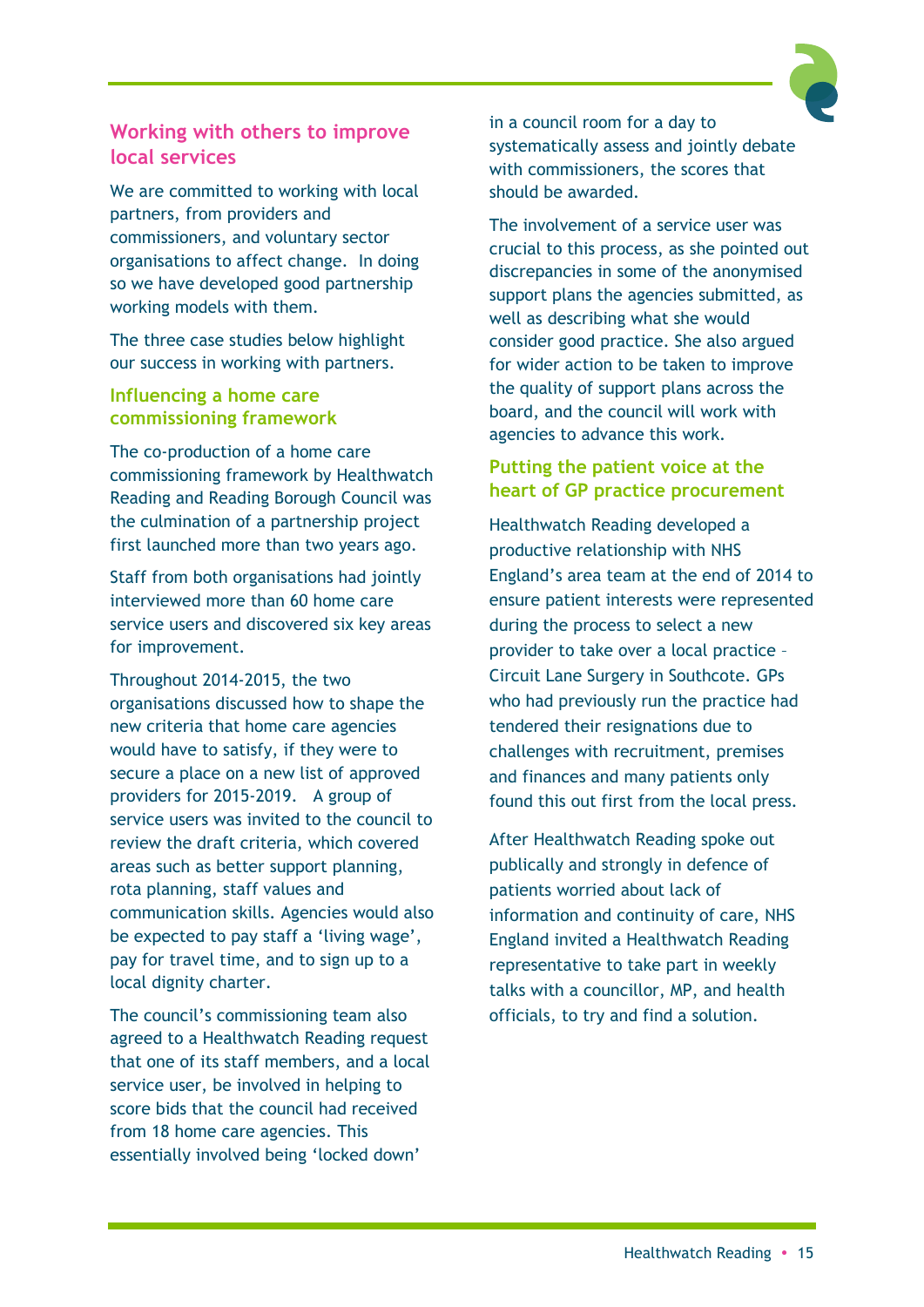A rapid process to procure a temporary new provider was then launched, which involved Healthwatch Reading setting some of the contract criteria, stipulating continuity of care safeguards for vulnerable patients.

Healthwatch Reading also took part in the joint assessment and scoring of bids, informed by the surgery's patient participation group, and was able to endorse the chosen provider – Berkshire Healthcare NHS Foundation Trust. BHFT has since actively encouraged Healthwatch Reading's ongoing involvement in collecting patient feedback after the transition.

#### **Joining forces with the voluntary sector on bereavement care**

On 5 November 2014, Healthwatch Reading hosted the inaugural meeting of a local bereavement forum, which had grown organically from informal discussions with voluntary sector colleagues who were keen to pool ideas, knowledge and resources to improve the care of people affected by death and loss.

That first meeting was attended by nearly 20 people from organisations including charities who offer counselling, funeral directors, NHS and council staff, the Coroner's Court Support Service and academics.

Ideas at the first meeting included trying to make it easier for people to talk about 'taboo' subjects of death by suicide or miscarriage, and also supporting people who are grieving not over a death, but potential lost life, such as parents of children who receive certain diagnoses. Future meetings will aim to widen the network to include faith leaders.

#### **Working with other local Healthwatch**

Healthwatch Reading has been a key driver in bringing together local Healthwatch across the Thames Valley. We now meet on a quarterly basis to look at common concerns in our region, discuss policy issues as well operational issues and each member acts as a representative of the Thames Valley at key meetings.

Healthwatch Reading is also a member of the Berkshire Healthwatchs group, which again meets on a quarterly basis and receives support from Berkshire Healthcare Foundation Trust in order to facilitate this meeting.

#### **Woking with national partners**

This year we did not make any formal recommendations or escalate any issues to the CQC or Healthwatch England. We have been able to work locally to raise and resolve issues of concern.

However we have shared our reports and learning with the CQC and Healthwatch England, including our report on delayed transfers of care, which fed into the HWE's special inquiry into Unsafe Discharge.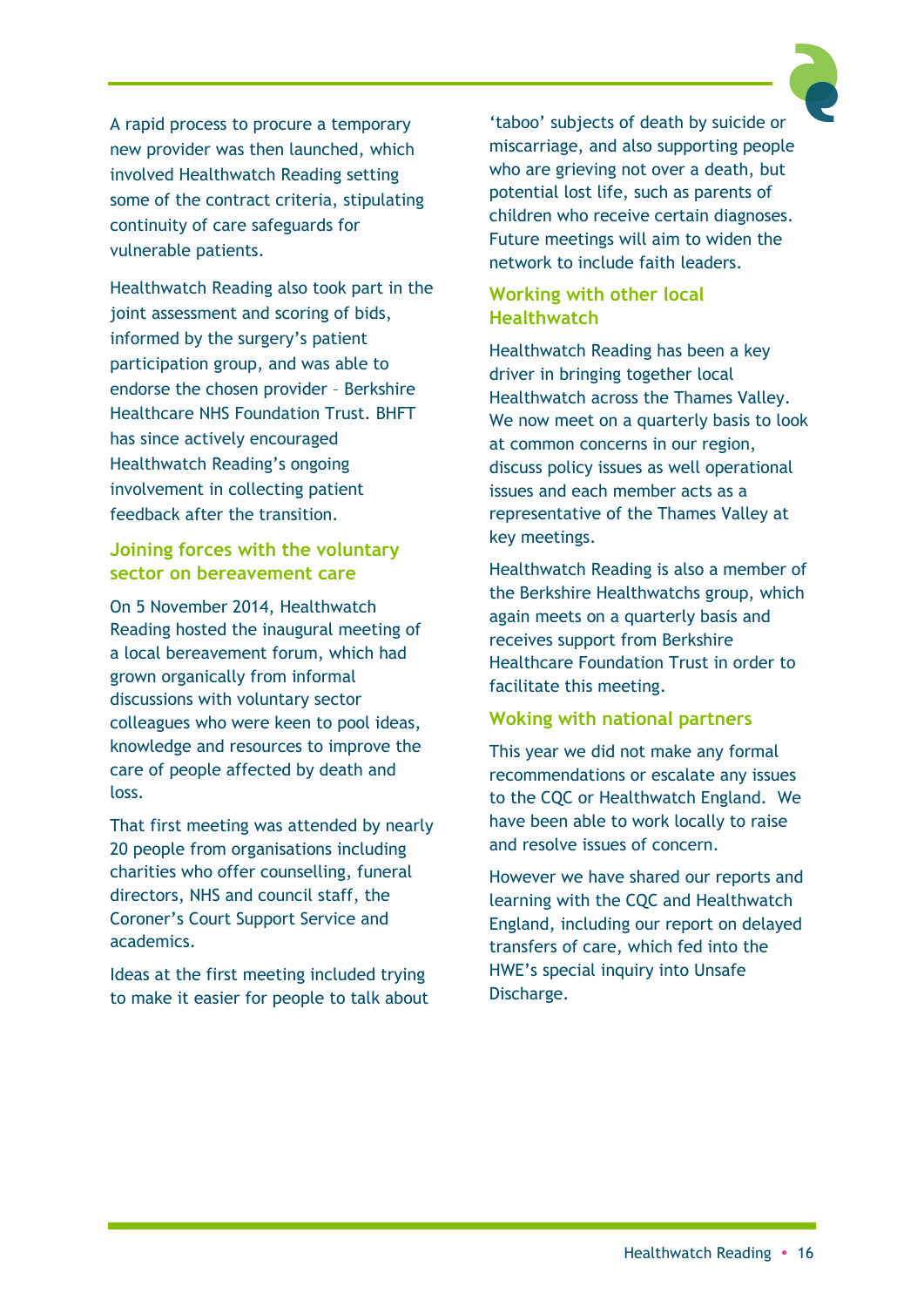## Our plans for 2015/16

#### **Opportunities and challenges for the future**

Our plans for 2015/16 will build on our work in the second year of Healthwatch Reading; we will focus on the following areas of work:

- Following a number of CQC inspections in the area and increase in contacts we receive about primary care along with the changing landscape in commissioning, we will take a major focus on primary care.
- We will aim to better understand the experience of inpatients at our local mental health facility through an Enter and View visit.
- We will take a special focus looking at how GPs and primary care can better support the recognition of carers and their access to support.
- We will provide more training for local PPG members in order to support the development of these networks in providing feedback for our local community.
- We will build on our advocacy services and have trained up more staff members in order to provide this increasing area of our work. In addition to this, from April 2015, Healthwatch Reading will provide the brokerage and co-ordination for the new Care Act advocacy service in Reading.
- Finally we will look to widen volunteering within in all streams of our work and organisation. Supporting this area of work will continue to ensure that local people remain at the heart of Healthwatch Reading's work.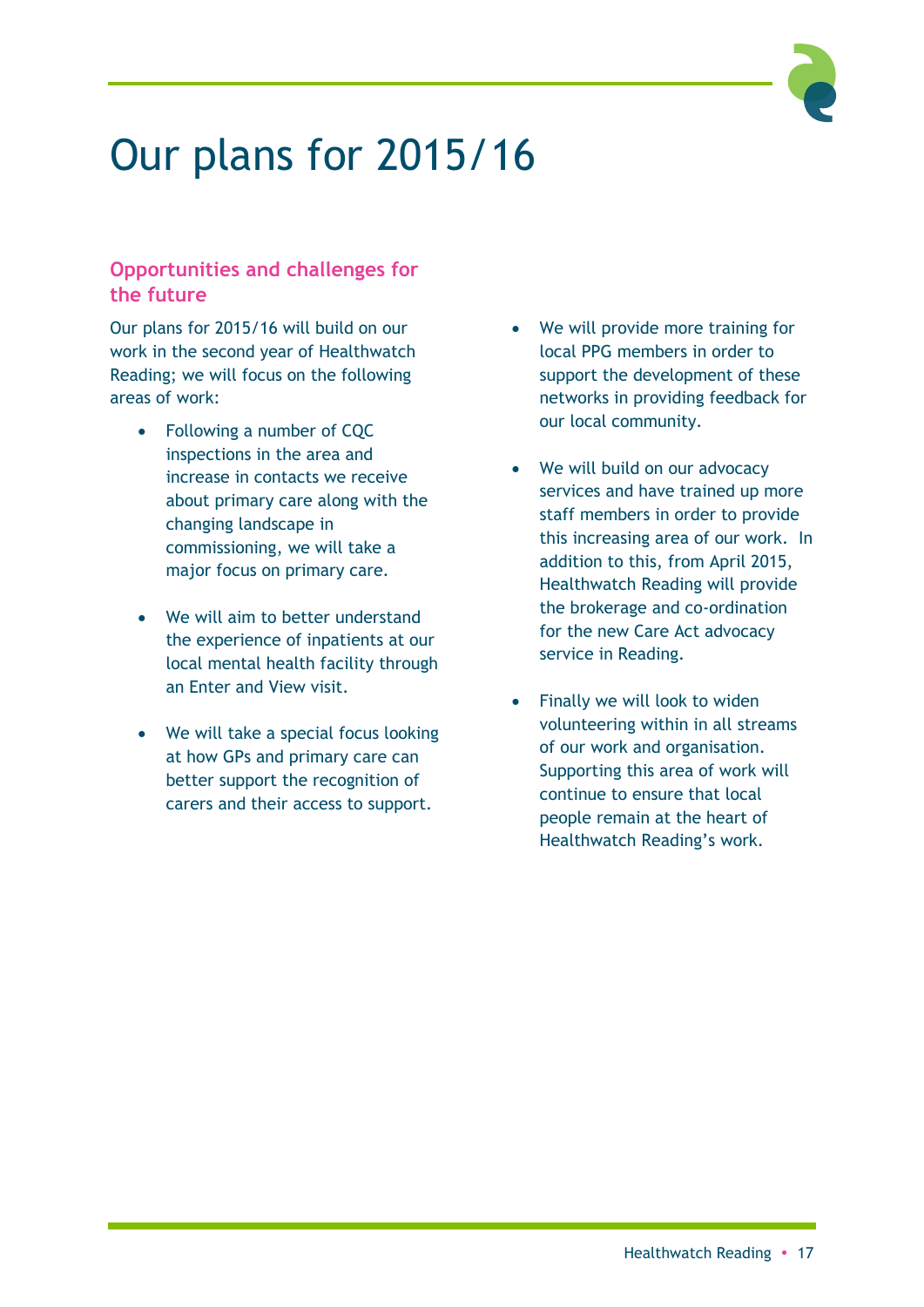### Our governance and decisionmaking

#### **Our trustees and board**

#### **Our trustees**

**Monica Collings** – Social Care

**Linda Dobraszczyk** – Public Health and mental health services

**David Shepherd** (chair) – Commissioning of Services and primary and acute care

**Gurmit Dhendsa** – financial and strategic development

#### **Our board**

**Sheila Booth** – Physical Disabilities and Sensory Needs

**Douglas Findlay** – Young People and Pharmaceutical Services

**Tony Hall** – Care for the older and elderly and GP services

**Sue Pigott** – Learning Disabilities

**Reverend John Rogers** –Engagement with the Faith community and Social Care

**Linda Dobraszczyk** – Public Health and Mental Health

**David Shepherd** – Commissioning of **Services** 

**Helena Turner** – Community Engagement, Young People and Mental Health

**Carol Munt** – Public and patient involvement

**Tilly Corless** – Wellbeing of young adults, especially students at the University.

#### **Co-opted Members**

**Bernard Dominic** – Chair of North and West Reading CCG Patient Voice

**Shaheen Kausar** - Chair of South Reading CCG Patient Voice

#### **How we involve lay people and volunteers**

Our board and trustees are all volunteers and members of the local community. The trustees are responsible for the strategic vision of the organisation and its governance. The trustees are also responsible for raising funds in order to fulfil the workplan. The Board are responsible for the workplan and ensuring that we are listening to our local community, responding and ensuring change is happening. We also involve our local community in decision making about our workplan. Before the Board decides what to focus on we ask our local community via our newsletter and a call out to our reference group about the issues that are of concern to them. Along with the information we collect from our contacts and the intelligence from the Board, the Board then compiles the workplan for the year. We also involve volunteers in our project work and Enter and View visits, including student volunteers. This year we have involved 40 volunteers in the work of Healthwatch Reading.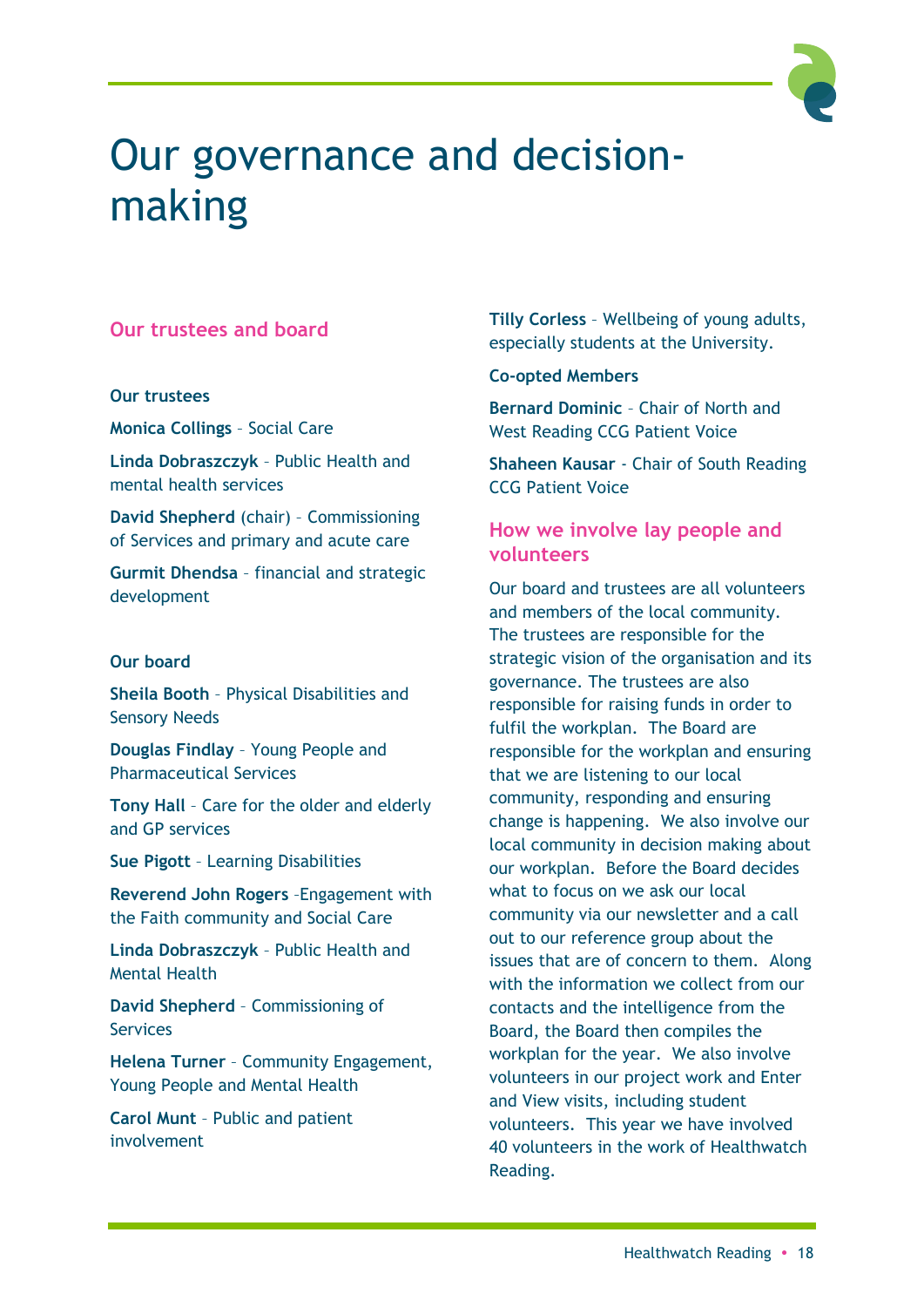# Financial information

| <b>INCOME</b>                                                                                     | £       |
|---------------------------------------------------------------------------------------------------|---------|
| Funding received from local authority to deliver local<br><b>Healthwatch statutory activities</b> | 130,311 |
| <b>Additional income</b>                                                                          | 98,664  |
| <b>Total income</b>                                                                               | 228,975 |

| <b>EXPENDITURE</b>             |         |  |
|--------------------------------|---------|--|
| <b>Office costs</b>            | 20,500  |  |
| <b>Staffing costs</b>          | 105,359 |  |
| <b>Direct delivery costs</b>   | 11,016  |  |
| <b>Total expenditure</b>       | 136,875 |  |
| <b>Balance brought forward</b> | 92,100  |  |

P